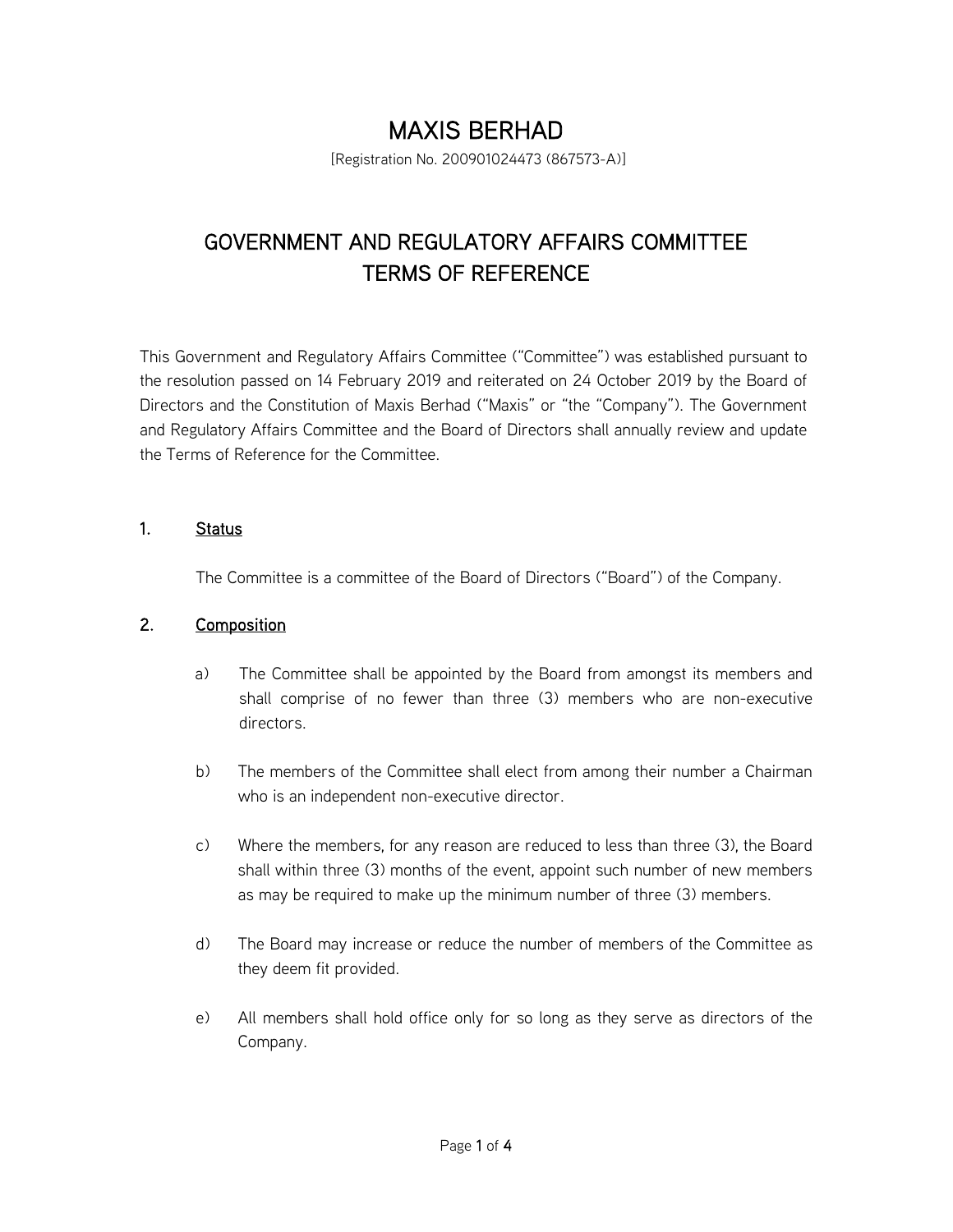- f) Members of the Committee may relinquish their membership in the Committee with prior written notice to the Board and may continue to serve as directors of the Company.
- g) The Secretary of the Committee shall be the Company Secretary or any other person appointed by the Board.

#### 3. Meeting, Quorum and Minutes

- a) The Committee shall meet as and when required upon request by the Chairman or any other members, provided that the Committee shall meet at least once a year or more frequently as deemed necessary.
- b) The Chairman of the Committee, or the Company Secretary on the requisition of the members, shall at any time summon a meeting of the members by giving three (3) days' notice or any other shorter period as may be agreed by the members amongst themselves.
- c) No business shall be transacted at any meeting of the Committee unless a quorum is present. The quorum for each meeting shall be two (2) members of the Committee including the Chairman.
- d) If within half an hour from the time appointed for the meeting a quorum is not present, the meeting shall stand adjourned to the same day of the following week, and at the same time and place, or to such other day and at such other time and place as the members may determine. If at such adjourned meeting a quorum is not present within fifteen (15) minutes from the time appointed for holding the meeting, the meeting shall be dissolved.
- e) Attendance at a meeting may be by being present in person or by participating in the meeting by means of video, audio or teleconference or any other electronic means of audio-visual communications or a combination of both.
- f) The Committee may at its discretion and as the need arises, invite one or more persons, including other directors, executives and/or outside professionals, to attend the meeting. Invitees may be required by the Chairman to leave the meeting of this committee when open discussion might be inhibited by their presence.
- g) Minutes of each meeting shall be kept at the registered office of the Company under the custody of the Company Secretary. The minutes may be open for the inspection of the Board, external auditors, internal auditors, senior management and other persons deemed appropriate by the Company Secretary.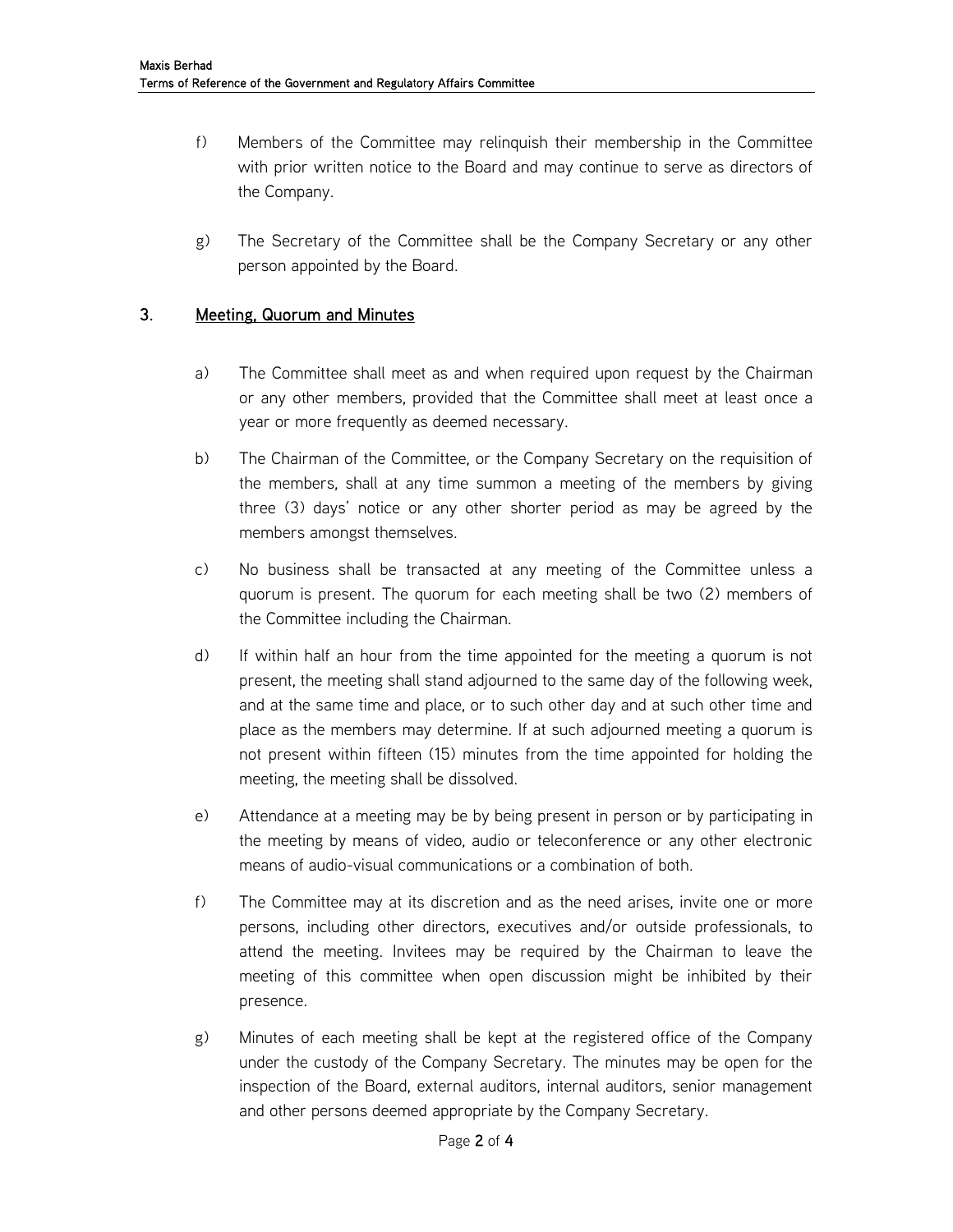- h) The Chairman shall provide to the Board a summary of the proceedings, after each meeting.
- i) The Committee may deal with matters by way of circular resolutions in lieu of convening a formal meeting and to be endorsed by majority of members.
- j) All recommendations and findings of the Committee shall be submitted to the Board for approval.

### 4. Duties and Conflicts of Interests

a. Duties

The duties of the Committee are as follows:

- (i) To review proposed actions and submissions by management with respect to government policies, regulations and contributions having a material impact on Maxis' business and/ or reputation, in particular:
	- Any major policy submissions;
	- Managing strategies and approaches for potential legal proceedings/recourse involving government and regulatory authorities; and
	- Any other matters that may be delegated by the Board from time to time.
- (ii) To review and approve, where appropriate and in accordance with Maxis' policies, requests for donations or contributions from any government or government agencies (as defined in Maxis' policy), or proposals to support government activity, in the normal course of business.
- b. Conflicts of Interests

The Chairman and other Committee members must ensure that they are not in a conflict of interests situation in respect of any action, submission, request or proposal in question. Where there is a conflict of interests, he/she must declare such conflict of interests and abstain from voting on the matter. Where the Chairman is in conflict, the other Committee members present shall appoint through simple majority one of them present at the meeting to preside over the particular meeting as ad hoc chairman.